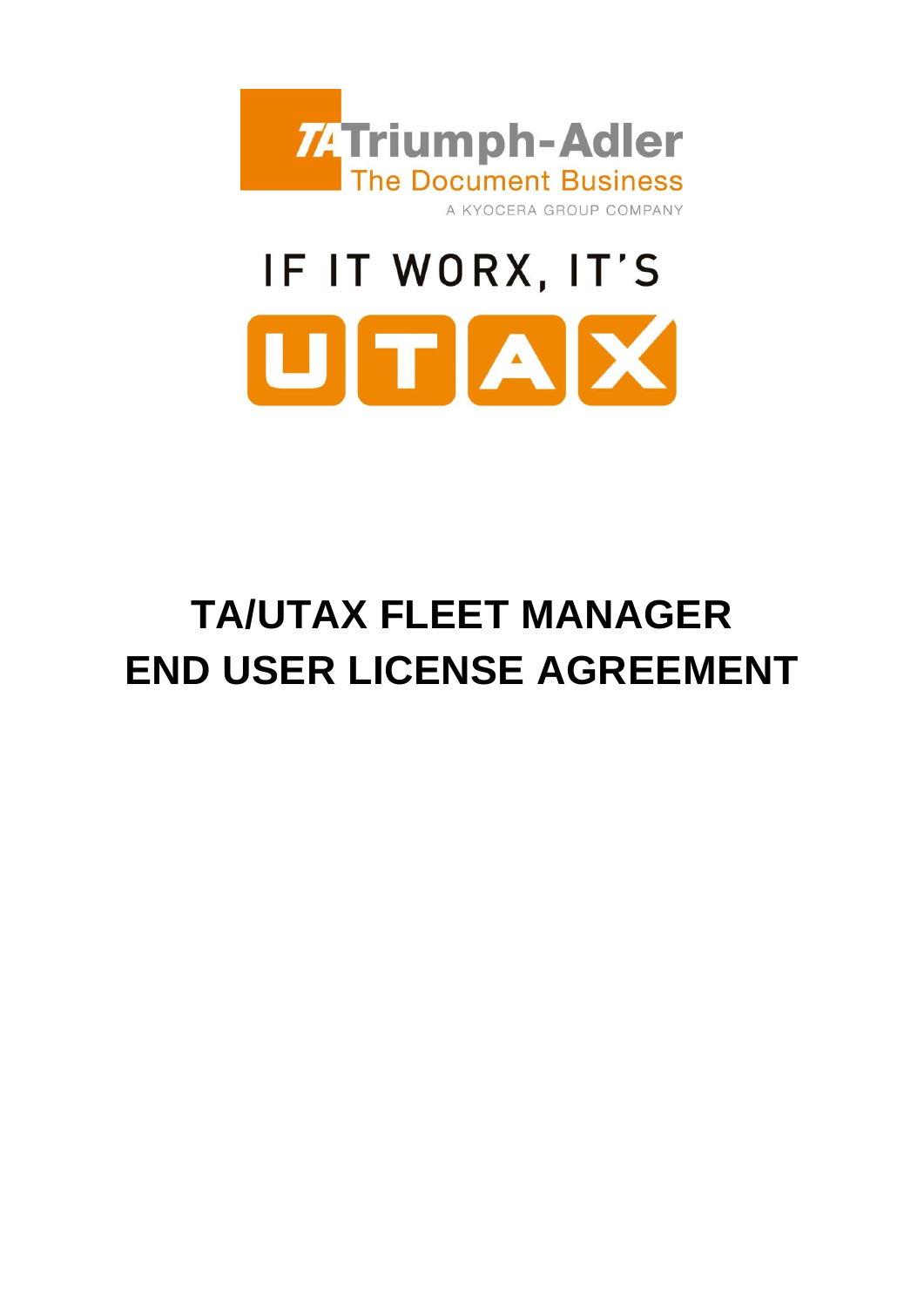This End User License Agreement ("EULA") is an agreement between you ("End User") and the TA Triumph-Adler GmbH ("Licensor"/"TA") for the use of TA Software.

"Software" means all software programs (i) licensed from TA or an authorized TA sales company, authorized dealer or authorized reseller, or (ii) embedded in or pre-loaded on TA hardware (including the UTAX brand) equipment, including, but not limited to TA/UTAX Fleet Manager clients on TA hardware, downloadable Software, and internet access to Software. Software also includes updates and upgrades (installed during the support period) as well as accompanying manual(s), packaging and other written files, electronic or on -line materials or documentation, and any and all copies of such software and its materials. Software may also include additional features or functionality that can be accessed with either a current subscription or services contract for certain cloud services.

## **1. GRANT OF LICENCE**

This Licence sets out the terms and conditions ("Terms") on which the Licensor permits the End User to use the Software. Entitlement to use the Software is offered on condition that End User agrees to all the Terms in the EULA. This Licence is the entire agreement between Licensor and End User regarding the Software. It substitutes and replaces all prior negotiations, businesses and agreements (written and verbal) between Licensor and Licensee that relate only to this Software. If End User does not accept these Terms then End User should not use the Software and delete or return the unused Software to Licensor or TA sales company, authorized dealer or authorized reseller within 14 days, subject to the refund policy of the place where the Software lice nse was purchased.

#### **(i) Use**

This Software is licensed, not sold. Licensor grants the End User a revocable non-exclusive non-transferable right to use the Software subject to the Terms of this Licence. End User may install and use the Software on one computer only. Component parts of the Software may not be separated for use on more than one computer. The license begins on the date the Software is shipped or made available for download or installation and continues until terminated or expiry of time.

#### **(ii) Back-up copies**

End User may make archival or back-up copies of the Software, on condition that the copy is only used for back-up purposes.

#### **(iii) Breach**

End User is responsible for breach of any of the terms of this Licence by its employees, users and other persons connected to the End User. End User agrees to assist Licensor in all respects to compensate Licensor for all damage caused by any unauthorised installation of the Software.

#### **(iv) License Grant for Network Use or Use on Multifunctional Devices (MFDs)**

As an alternative to the entitlements granted in (i) above, End User may install a copy of the Software on one storage device, such as a network server or MFD, and allow individuals within Licensor's business or enterprise to access and use the Software from other devices over a private network or on the MFD, provided that End User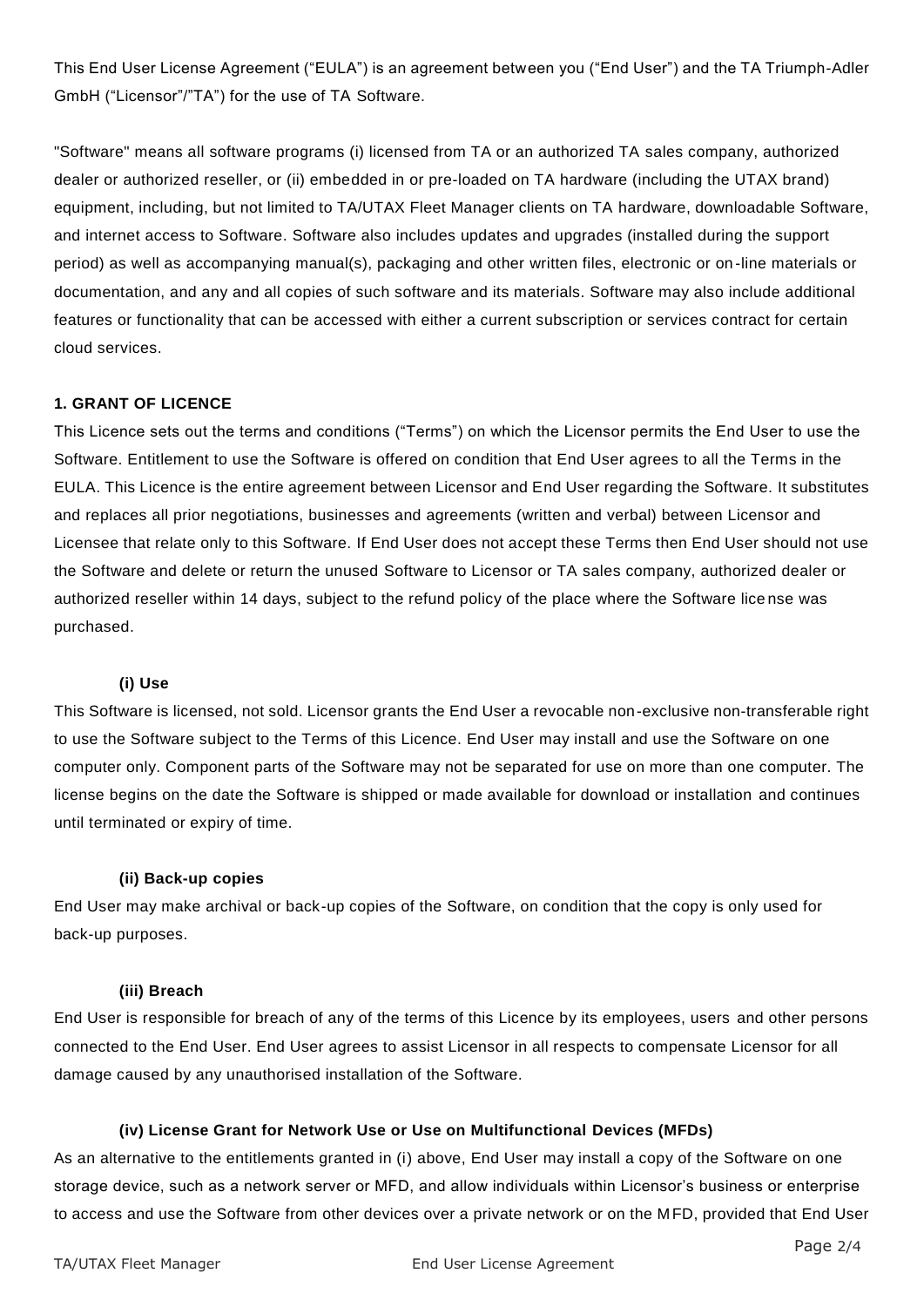acquires and dedicates a license for the storage device upon which the Software is installed and each separate device from which the Software is accessed and used. A license for the Software may not be used con currently on different devices.

#### **2. Intellectual Property Rights**

All ownership and intellectual property rights in the Software and any derivative work/s shall remain exclusively with the Licensor and/or its licensors. End User acknowledges such ownership rights and will not take any action to jeopardise, limit or interfere in any manner with Licensor's rights with respect to the Software. Furthermore, End User may not remove or alter any trademark, logo, copyright or other proprietary notices, legends, symbols or labels in the Software without the prior written permission of Licensor. Any breach of these Terms will result in automatic termination of the Licence. The Licensor reserves the right to take legal steps in case of a breach of these Terms.

#### **3. Prohibition on Reverse Engineering**

End User may not modify, translate, reverse engineer, decompile, disassemble or create any derivative work/s based on the Software. Any unauthorised deviation from this condition will result in automatic termination of the Licence.

#### **4. Distribution**

End User may not rent, lease, lend, sell, publish, distribute or grant the Software or any portion of it, or any copy of, or any portion of the copy, to any third party including individuals external or internal to End User's organisation. Any unauthorised deviation from this condition will result in automatic termination of the Licence.

#### **5. Collection of personal data**

Whenever the Software connects to the internet and communicates with a TA application, the TA/UTAX Fleet Manager Privacy Statement (available at <https://www.triumph-adler.com/imprint/data-protection/privacy-statement> ) shall apply.

#### **6. Disclaimer**

No oral or written information or advice given by Licensor's authorized dealer/s or distributor/s shall increase Licensor's obligations to End User beyond the scope of the Terms of this Licence. Licensor does not warrant that the Software is appropriate for End User's particular requirements or that the Software will be uninterrupted or error free. End User accepts all responsibility for the selection of the Software and for installation and use.

Under no circumstances is Licensor liable to End User for any of the following:

- (i) loss of, or damage to, data; or
- (ii) special, incidental, or indirect damages or for any economic consequential damage; or
- (iii) lost profits, business, revenue, goodwill, or anticipated saving; or
- (iv) privacy violations